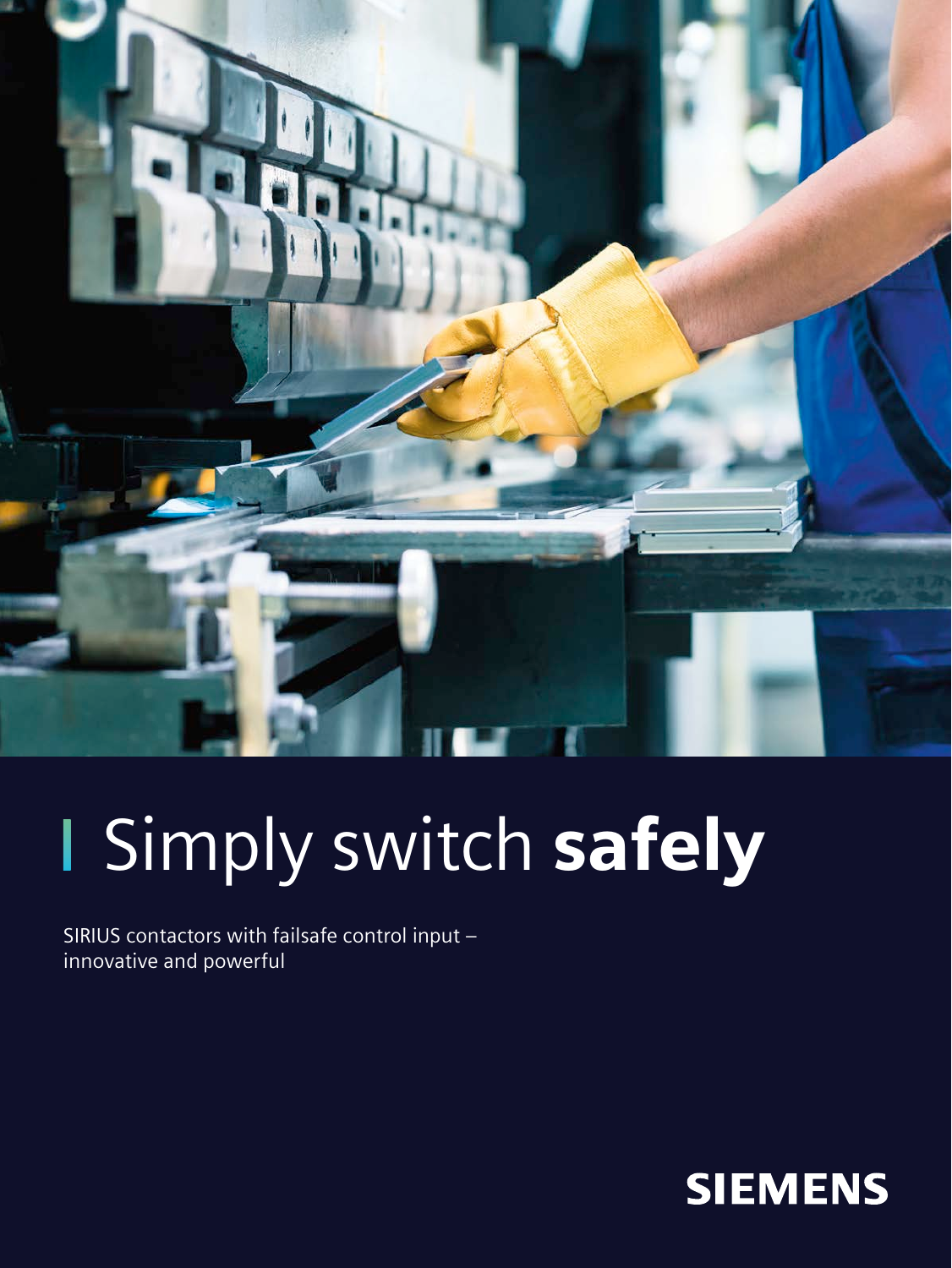

The SIRIUS modular system plays an important role when it comes to implementing safety-related applications. Our portfolio encompasses many other SIRIUS safety components, with which you can quickly and easily implement innovative safety solutions.

- SIRIUS 3SK safety relays
- Accessories to configure compact contactor combinations, such as the safety main current connector
- SIRIUS 3RM1 and ET 200SP motor starters with integrated safety-related shutdown
- SIRIUS ACT commanding and signaling devices, can be controlled via Profinet and Emergency Stop
- SIRIUS 3RW55 Failsafe soft starters
- Safety mechanical or contactless position switches

# **Simply switch safely**

SIRIUS contactors can be directly controlled from failsafe controllers. In the higher power ranges, generally a coupling level was required due to the higher power consumption of the contactors. These new contactors with failsafe control input mean that this coupling level can be eliminated.

The F-PLC contactors represent a consequential continuation and development of the SIRIUS modular system in the domain of safety-related switching. Their failsafe inputs make it possible to achieve SIL 2 or PL c in accordance with IEC 62061 or ISO 13849-1 with just one contactor. SIL 3 or PL e can be achieved by connecting two contactors in series.

The huge advantage of this solution is that additional positively driven coupling relays can be eliminated and the safety assessment process is made significantly simpler.

The free-of-charge Safety Evaluation Tool (SET) for Standards IEC 62061 and ISO 13849-1 allows you to quickly and simply assess the safety functions of your machine. The result is a report in compliance with the standard, which can be integrated into the documentation as proof of safety.

# Advantages at a glance

### Digital input directly on board

• Contactors with certified, digital F-PLC input for control from failsafe controllers, standard controllers or safety relays

#### Time, cost and space saving

- No additional coupling level
- Lower engineering and wiring costs as a result of the safety main current connector
- Portfolio covers a wide range up to 250 kW

### Simplified safety calculation

• Contactors seamlessly certified in all sizes

### Tamper protected

- Cover for the seal (accessory)
- Contactor variant with permanently mounted auxiliary switches

You can simply download the Safety Evaluation Tool (SET): www.siemens.com/safety-evaluation





3RT105□-□Sv36 3RT145□-□S□36

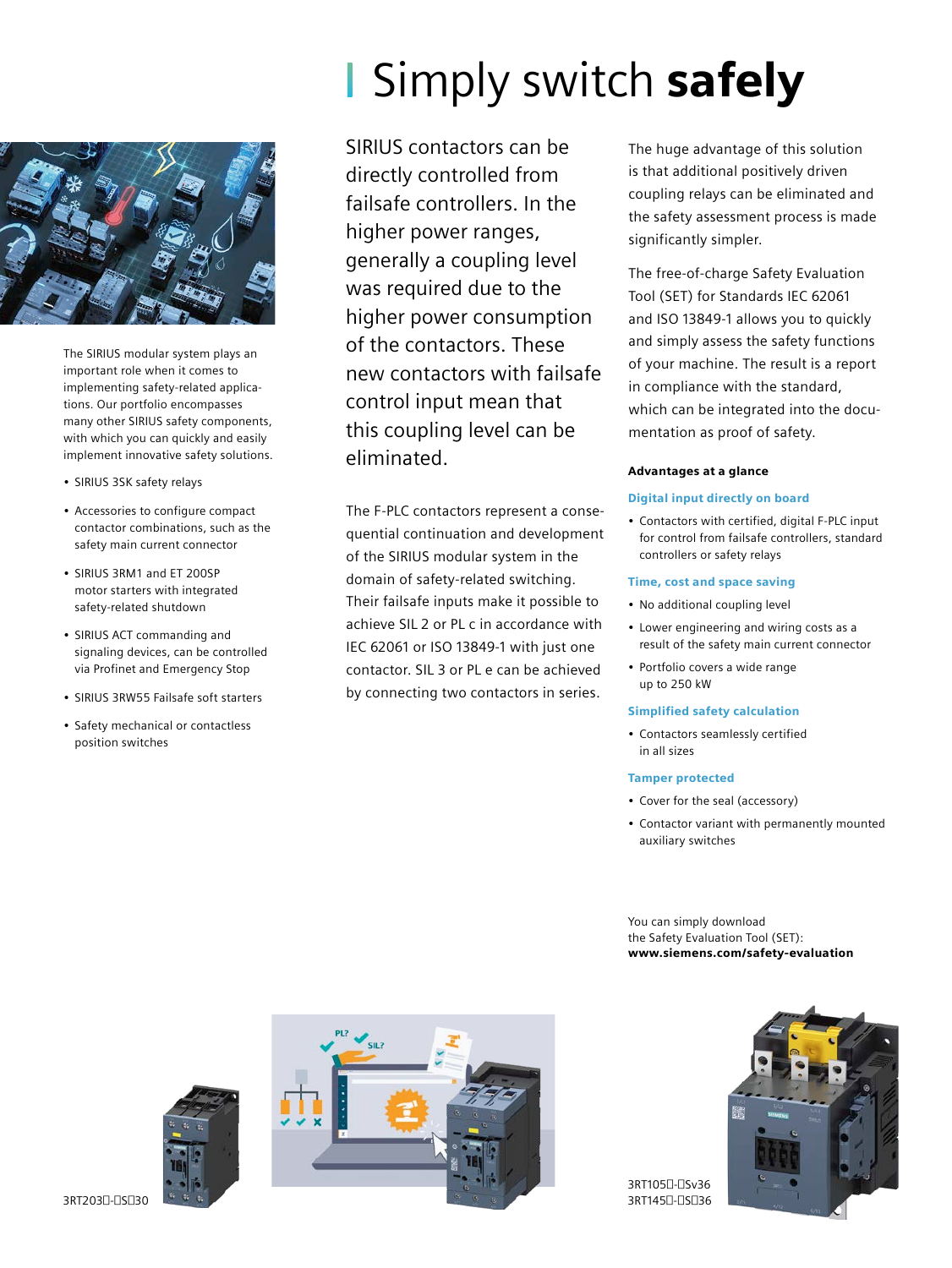

# Example for SIL 2 and SIL 3 / PL e application without F-PLC-IN

#### 3RT1 in size S6 with standard or solidstate operating mechanism with PLC-IN

- Safety-related tripping only possible via coupling links and F-DQ
- Standard operating mechanism: operational switching via coupling links and F-DQ
- Solid-state operating mechanism: operational switching with PLC-IN and DQ

Example for SIL 3 / PL e (left) and **SIL 2 / PL c (right)** application





3RT1066-□S□36 3RT146□-□S□36



3RT1075-□S□36 3RT147□-□S□36